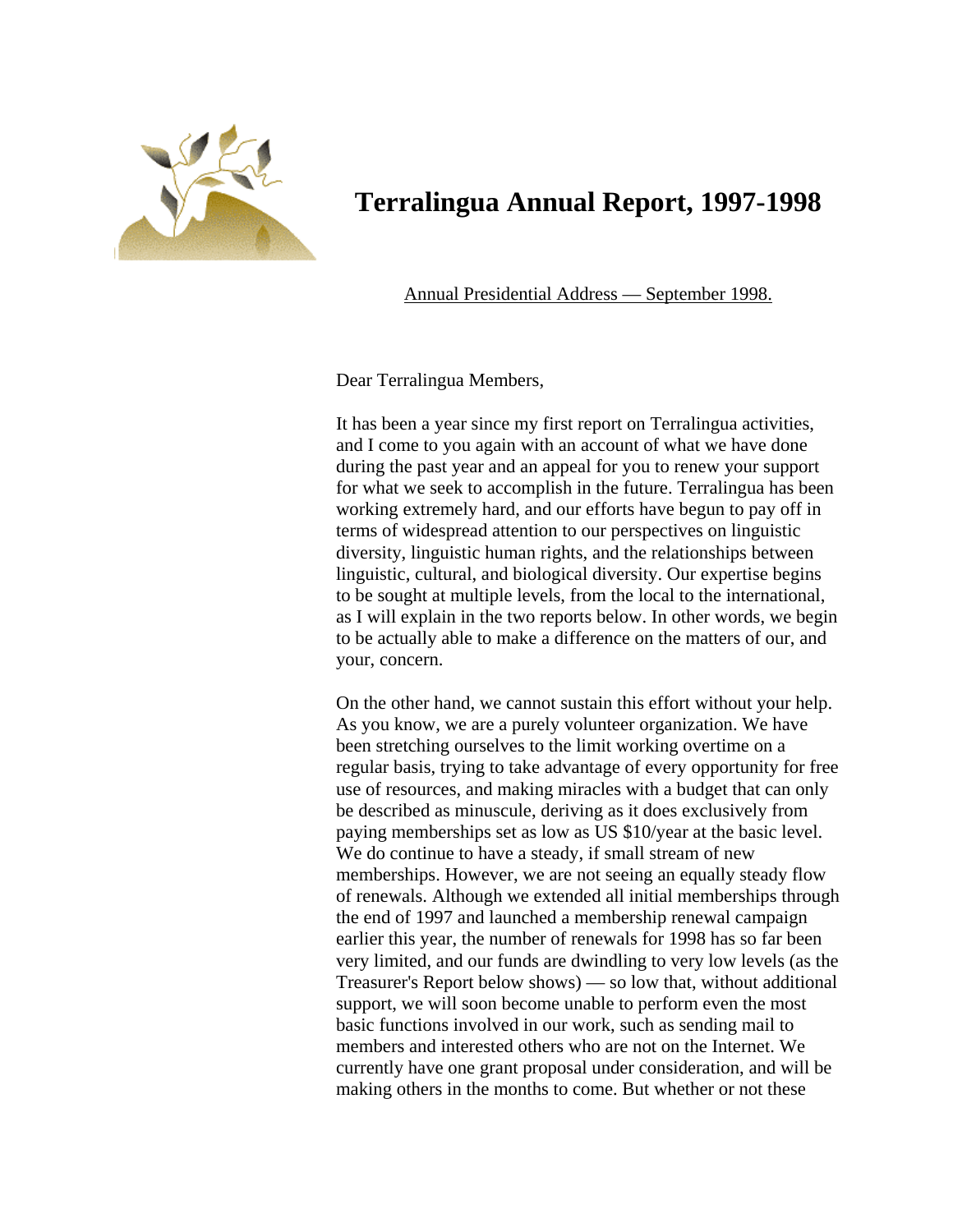come through, we need steady financial support from those of our members who can afford to give it — and thus show their support to our cause!

Although many of you have not renewed for 1998, we have so far normally reserve to our members in good standing. But we will not be able to continue to do so indefinitely. not taken anyone off our membership list, because we wanted to give you a fair chance to continue to support our efforts, and you have still been receiving the quarterly issues of Langscape that we

continue to put your trust in us and therefore continue to sustain us with your I believe my two reports below will give you ample reason to

membership fees. Please do take the time to send in your 1998 contribution now — again, as low as US\$10 if you can't afford more! But of course we will be deeply grateful for any contribution higher than that if you can. As before, contributions of US\$100 or more will qualify you as a Donor

Member. Institutional memberships are US\$35. Also, since we are approaching the end of 1998, you may wish to consider sending us your 1998 and 1999 membership fees at the same time. This will be one less hassle for you, and a BIG help for us!! Also, please do let potentially

interested others know about us. My warmest thanks and best regards to all of you.

Luisa Maffi, President.

# **Annual Report of Activities — September 1998.**

multiple levels: information, research, and advocacy. Over the past year, we have further pursued our activities in all these areas. From the beginning, Terralingua's work has been carried out at

Information .

related activities have continued to develop via our newsletter and In addition to an ever-higher volume of correspondence with our network of members and sympathizers, Terralingua's information-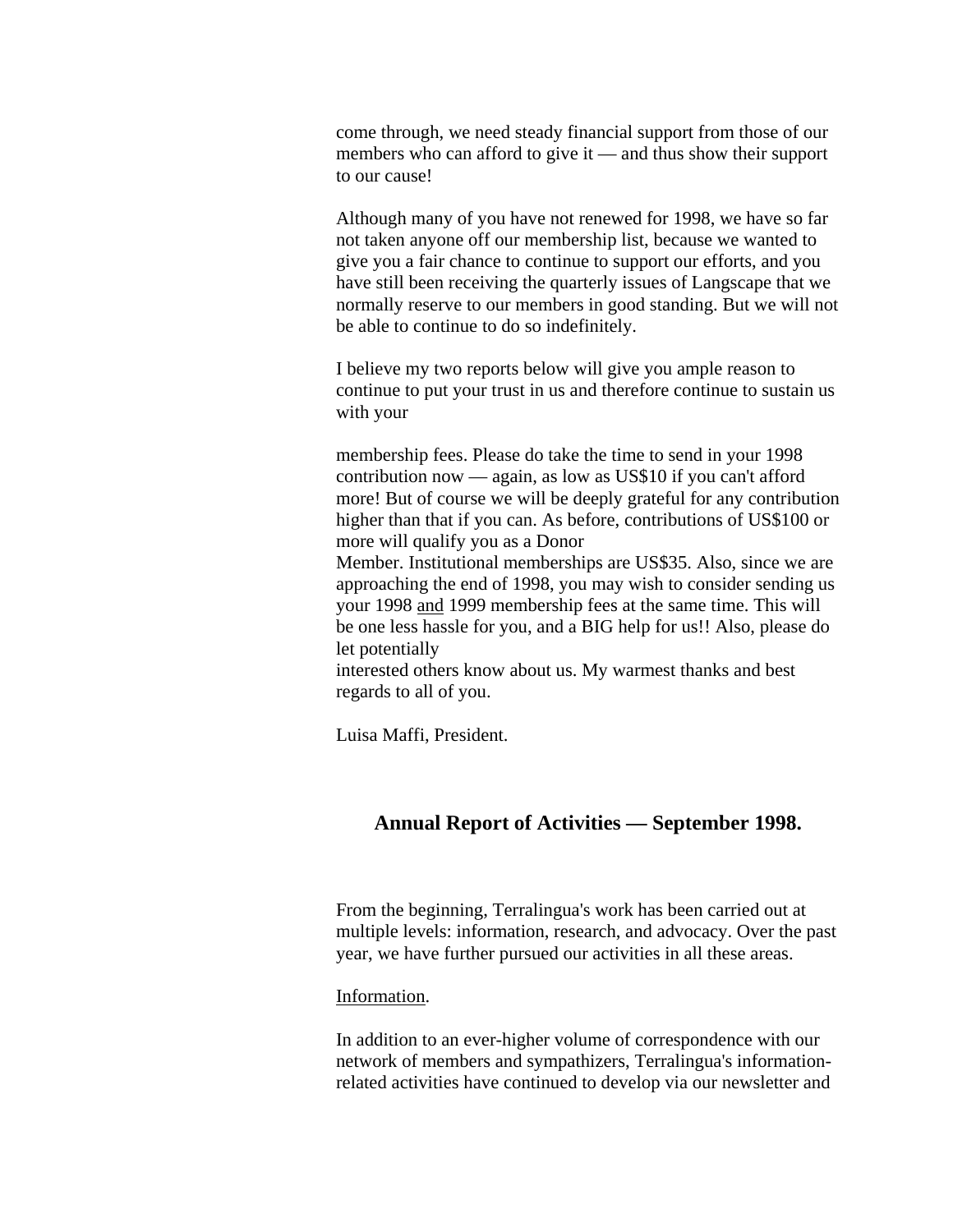Web site. The newly named newsletter, *Langscape,* has been flourishing under the editorship of Anthea Fallen-Bailey, with plenty of news and interesting feature articles. The Web site was recently upgraded by Dave Harmon, and is now fuller of use ful resources and more user-friendly. It includes our expanding database of organizations working on language maintenance and revitalization and listings of other web sites, e-mail lists, funding institutions, and other relevant organizations, with links to ma ny of these. We also have a growing number of translations of our statement of purpose into languages from all parts of the world our small but significant contribution to putting the world's languages on the Internet! We have posted a number of discussion papers and the text of the

the U.N. Working Group on Indigenous Populations (see below). linguistic human rights, bilingual education, indigenus education, and biological diversity (see below). Among the many people who journalists from two major U.S. newspapers: the New York Times Dave Harmon and Luisa Maffi. The L.A.T. article is expected to come out some time in October. Terralingua submission on linguistic human rights in education to Terralingua Board members have also been spreading relevant information and doing awareness-raising through their writings and participation in a number of international conferences on indigenus peoples' rights, and the relationships between linguistic have contacted us for information on these issues have been two and the Los Angeles Times. An article by the former journalist, Paul Lewis, appeared in the August 15, 1998, issue of the N.Y.T. under the title "Too late to say 'extinct' in Ubykh, Eyak, or Ona", and mentions Terralingua and its objectives, citing your very own

## Research.

currently in press, contain explicit mention of Terralingua and will bring its perspectives to the attention of a vast international public: (1) the article "Language: a resource for nature" by L. Maffi, which Terralingua Advisory Panel member Darrell Posey. Also, the book "Language, Knowledge and the Environment: the Interdependence Board members have continued their respective and joint research activities on the issues of our common concern and produced a vast array of publications. Among these, two in particular, will appear in the U.N.E.S.C.O. journal "Nature and Resources", and (2) the chapter "Linguistic Diversity", by L. Maffi, T. Skutnabb-Kangas, and J. Andrianarivo, to be published in the U.N.E.P. [United Nations Environment Programme] book "Cultural and Spiritual Values of Biodiversity", edited by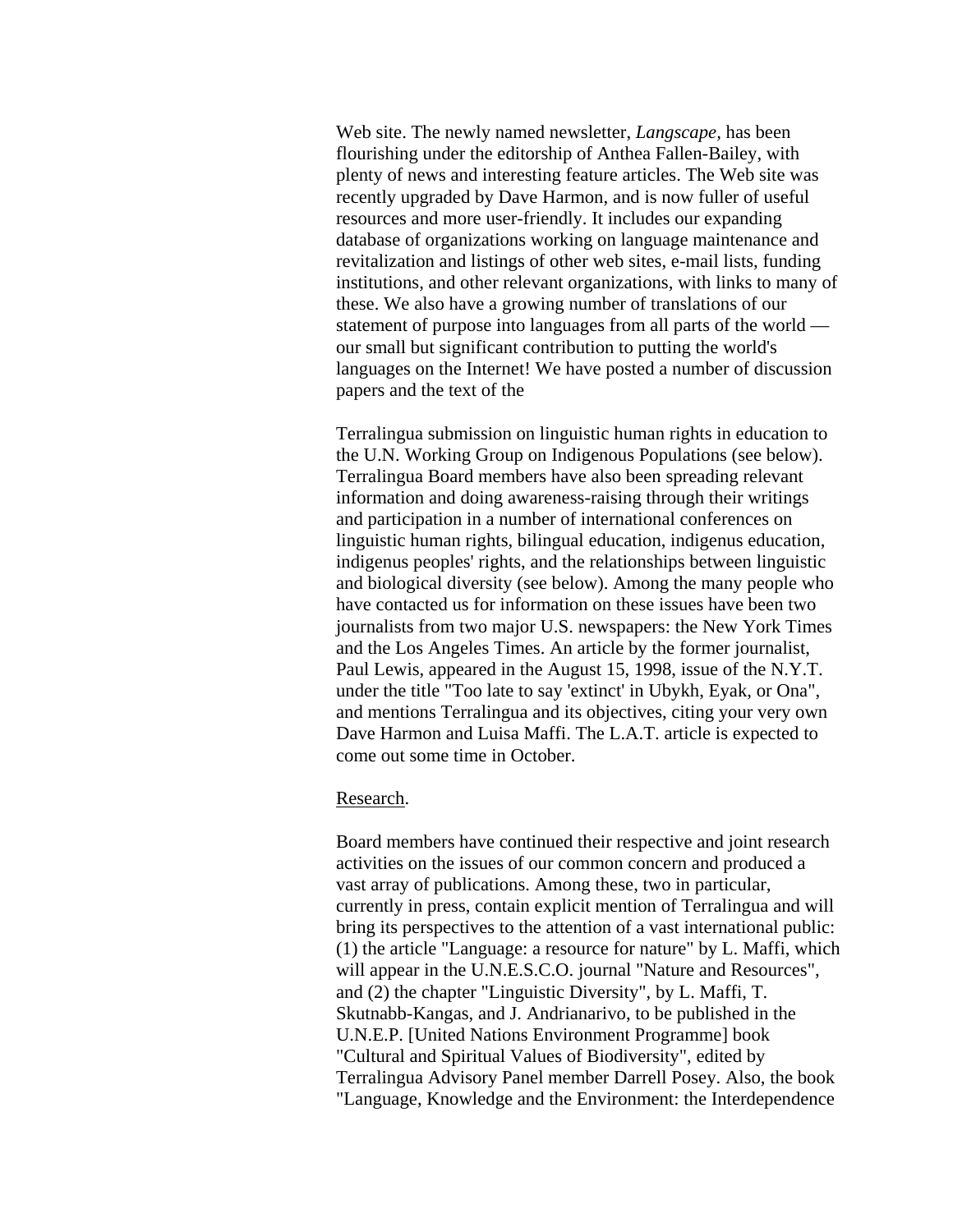of Biological and Cultural Diversity" (L. Maffi, ed.), based on t he "Endangered Languages, Endangered Knowledge, Endangered Environments" conference, and containing chapters by several Terralingua Board and Advisory Panel members, is about to be submitted to Oxford University Press. (We'll have the table of contents in the next Langscape and also soon on the web.) We have reason to believe that the book will have a significant impa ct in scholarly and policy circles alike. Also significant has been t he publication of Dave Harmon's paper "The status of the world's languages as reported in *Ethnologue"* in the long-delayed 1995 issue 14 of Southwestern Journal of Linguistics. His companion paper "Losing species, losing languages: Connections between biological and linguistic diversity" will appear in the next issue of Southwest Journal of Linguistics. Both papers were presented by Dave at the Symposium "Language Loss and Public Policy" held in Albuquerque in 1995, where the co-founders of Terralingua met. Our research work has also yielded contacts and collaboration s, or prospects for collaboration, with a number of major U.S. and international institutions, amongst which are:

Smithsonian Institution;

Field Museum of Natural History;

Canadian Museum of Nature;

Conservation and Development Forum;

International Botanical Congress;

International Society of Ethnobiology;

International Union for the Conservation of Nature (I.U.C.N.);

World Wide Fund for Nature (W.W.F.);

U.N. World Intellectual Property Organization  $(W.I.P.O.);$ 

Working Group on Indigenous Populations of the U.N. Centre for Human Rights;

U.N.E.S.C.O. (Languages Division; Culture Sector; Ecological Sciences Division);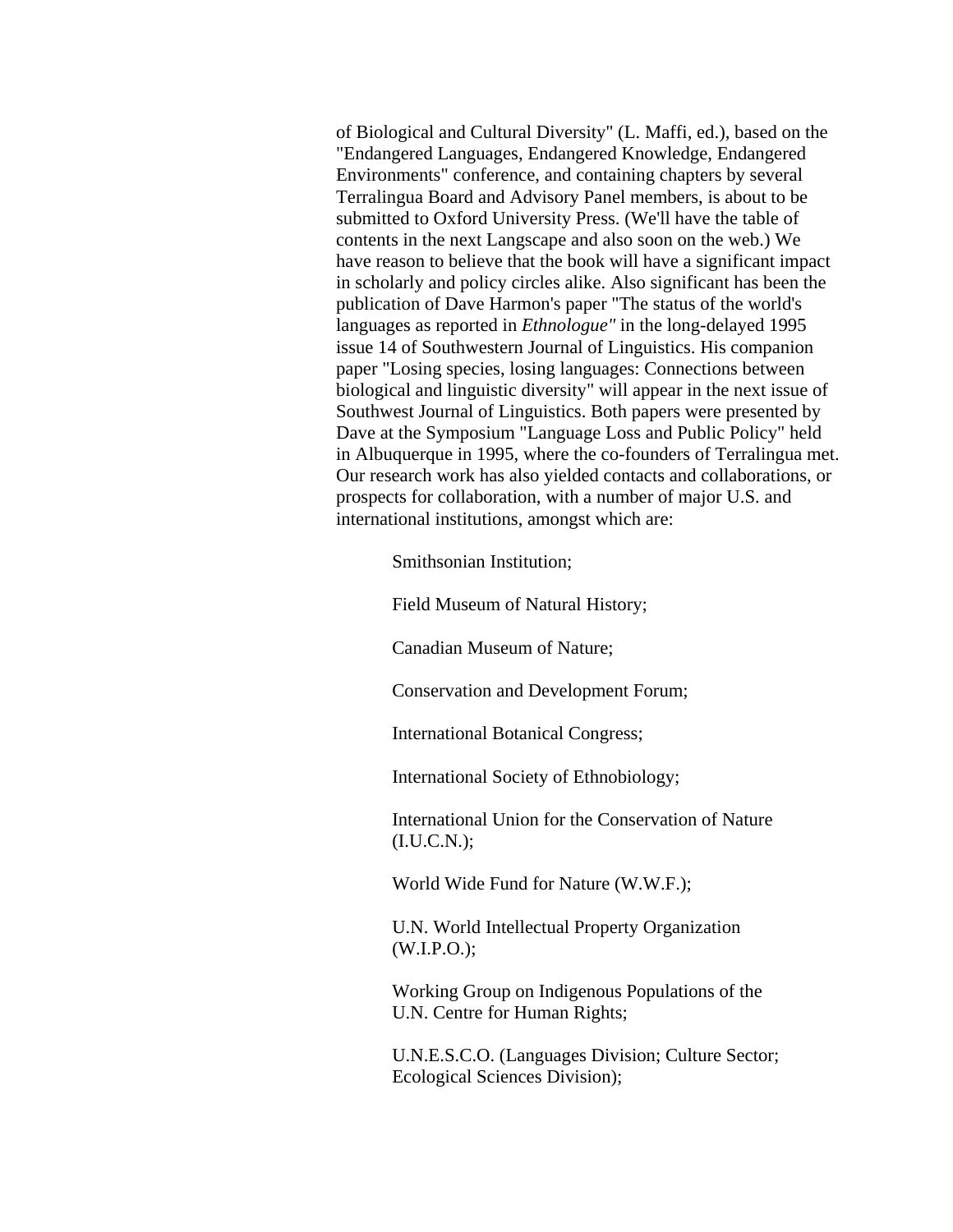#### European Commission.

Among the planned activities: a workshop "Supporting cultural and environmental diversity through indigenous language development and protection of linguistic human rights" (International Congress of Ethnobiology, Aotearoa/New Zeala nd, November 1998); a symposium "Language, knowledge and understandings of the environment: lessons for environmental policy and education" (Field Museum, Chicago, April 199 9); and a symposium "Ethnobotany and biocultural diversity conservation" (International Botanical Congress, St. Louis, August 1999). (Other activities are described in the next report).

### Advocacy.

Over the past year, Terralingua responded to numerous appeals in support of linguistic communities whose linguistic and cultural rights were being violated, and of grassroots organizations whose language maintenance and revitalization activities were in jeopardy. Notable amongst these, because we received responses suggesting that our intervention played a significant role, was our letter in support of the Welsh National Language Centre (Nant Gwrtheyrn), that was being threatened with closure, putting an end to Welsh language courses. The Centre ultimately underwent some restructuring, but the teaching of Welsh continues. Most significantly at the international level, Terralingua was invited to present a submission on linguistic human rights in education (text found on our Web site) to the Working Group on Indigenous Populations (W.G.I.P.) of the U.N. Centre for Human Rights, in view of our participation in the 16th. Annual Session of W.G.I.P., held in Geneva in July 1998, whose principal theme was "Indigenous Peoples: education and Language". Terralingua was also invited to participate in the Roundtable on Intellectual Property and Indigenous Peoples organized by the Global Intellectual Property Issues Division of the World Intellectu al Property Organization (W.I.P.O.), also held in Geneva in July 1998, to explore matters of intellectual property as they relate to the protection of indigenous languages and traditional knowledge. Still in July 1998, Terralingua carried out advocacy in favor of the integrated protection of linguistic, cultural and biological diversity at the Forum "Biodiversity: treasures in the World's Forests", organized by the Alfred Toepfer Academy for Nature Conservation in Schneverdingen, Germany, and closely related to the processes concerned with the implementation of the Convention on Biological Diversity. (More on these three events in the following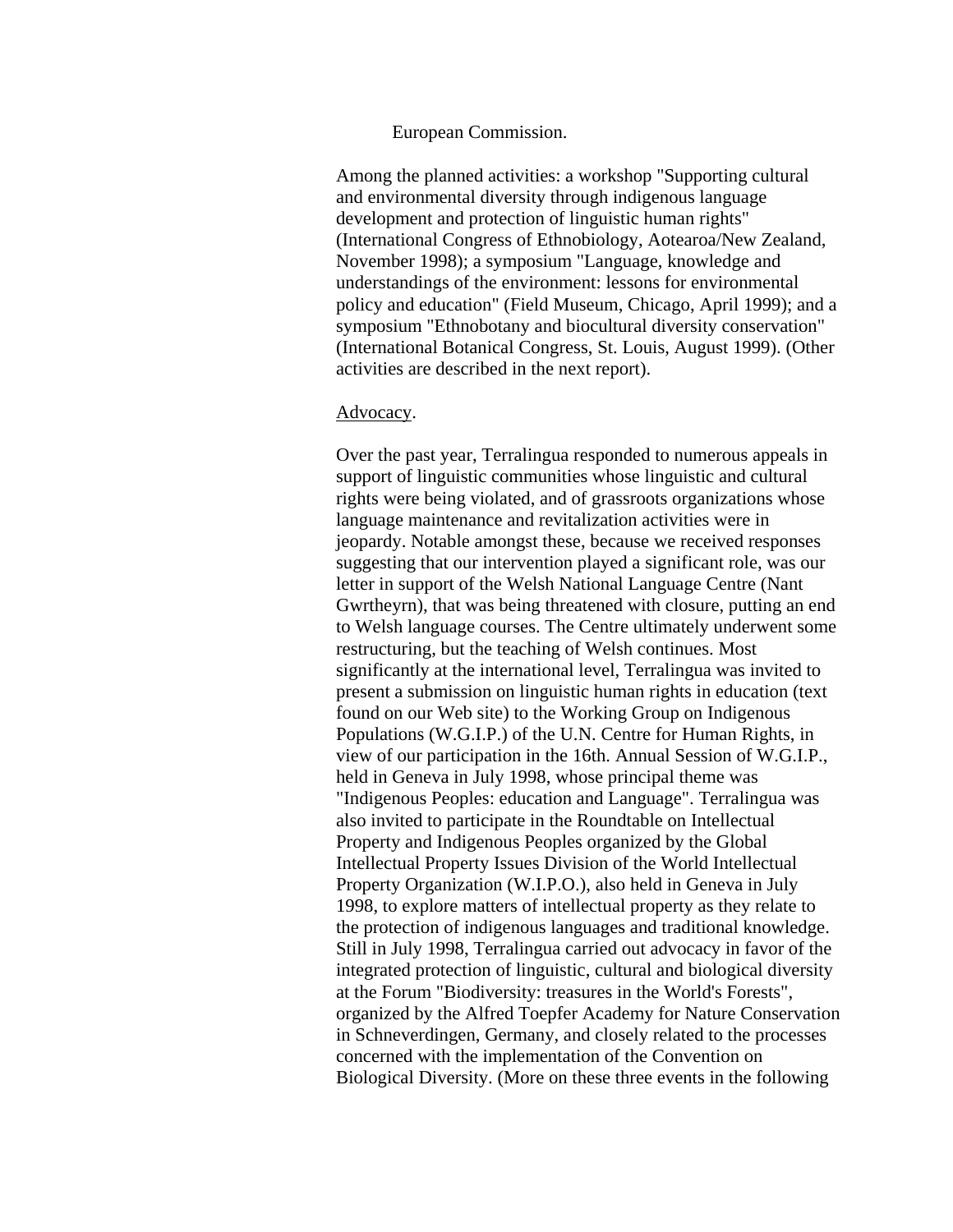report).

Plans for the future abound, from upgrading Langscape to expansion of our Web site and particularly of the language maintenance/revitalization database, to realization of videos, tutorials, community workshops, Internet classes, to further Terralingua publications, to continued participation in international processes related to linguistic human rights and the protection of the linguistic and cultural heritage of indigenous peoples and minorities. For this, once again, we need your generous financial support!

#### Organizational Report.

Over the last year, Terralingua completed its initial organization by holding the first-ever election for a Board of Directors (including officers). The initial election was held in October and November 1997. All Terralingua members were invited to vote for a slate of candidates; the balloting was done via e-mail, a special Web site, and regular surface mail. Thirty-three votes were received, representing a "turnout" of about 33% of the membership. The officers elected were Luisa Maffi (president), Tove Skutnabb-Kangas (vice president), and Dave Harmon (secretary-treasurer); the other Board members elected were Anvita Abbi, Alejandro de Avila, Marie Battiste, James Youngblood Henderson, Martha J. Macri, Gary Martin, and Mari Rhydwen.

From 30 March - 15 April 1998, the Board held its first meeting, which took place electronically through the exchange of e-mail. Six agenda items were discussed: defining the Terralingua missi on; Board member duties and assignments; forming an Advisory Panel; policy on membership dues; seeking other financing for Terralingua activities; and policy on speaking on behalf of Terralingua. A number of "action items" were assigned to Board members, and four standing committees were formed: Executive; Grassroots Relationships/Humanitarian Appeals; Publications/Information/Translations; and Funding/Finances.

Following the meeting, invitations were sent out to a number of distinguished people who were asked to serve on the Terralingua Advisory Panel. All of these invitations were accepted. The Advisory Panel consists of: Pekka Aikio; E. Annamalai; Nancy C. Dorian; Joshua Fishman; Margaret J. Florey; François Grin; Ole Henrik Magga; Jeffrey A. McNeely; Denny Moore; Peter Mühlhäusler; Gary Nabhan; Andrew Pawley; Darrell Posey; and